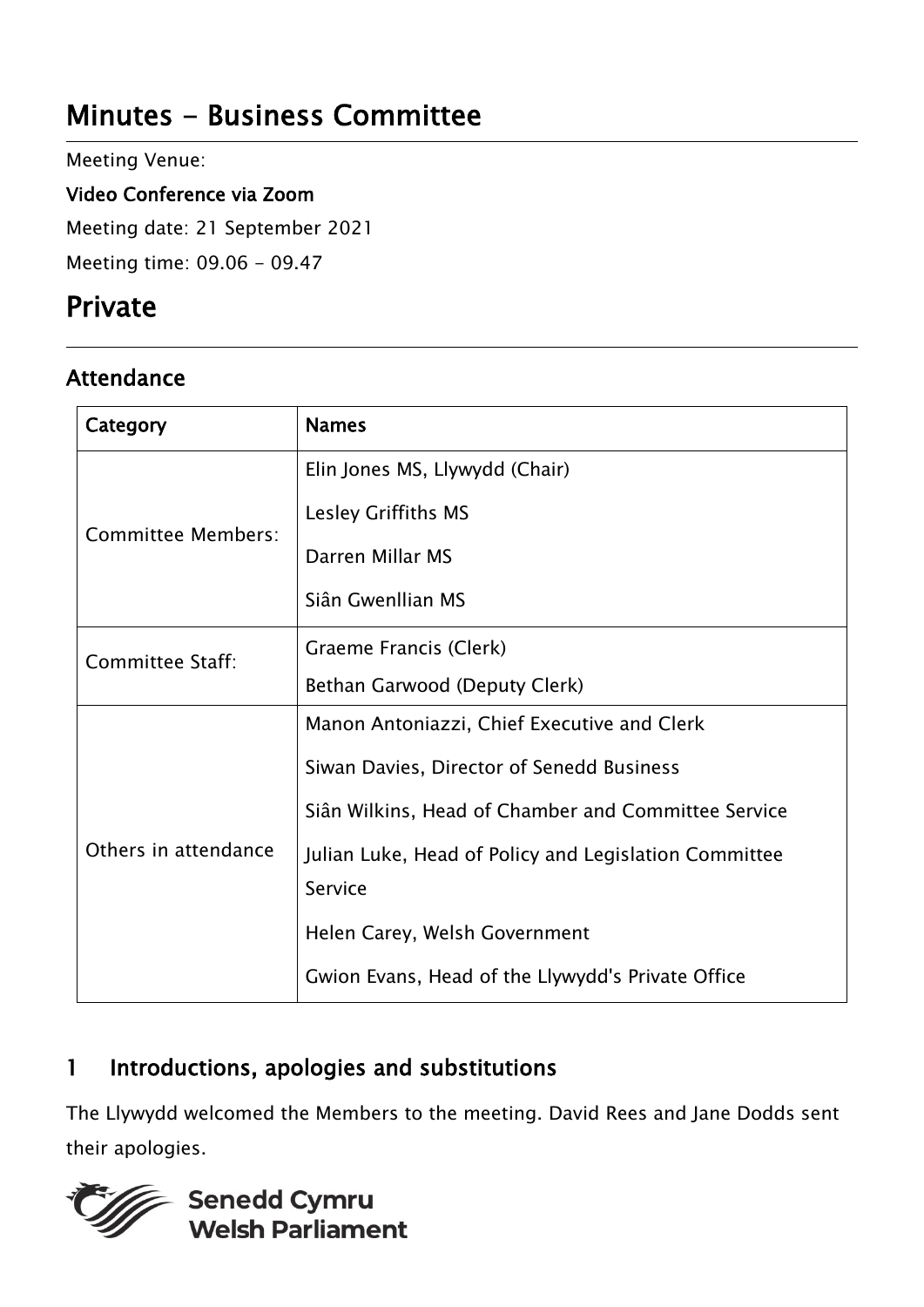# 2 Minutes of the previous meeting

The minutes of the previous meeting were agreed for publication.

# 3 Organisation of Business

# 3.1 This week's business

## Tuesday

- Voting Time will take place as the last item of business.
- Plenary is unlikely to run past 6.10pm.

## Wednesday

- Voting Time will take place before the Short Debate.
- Plenary is unlikely to run past 6.40pm.

The Llywydd asked Business Managers to ensure that if Members will be present in the Chamber before and after the break, that they remain in the same seat.

The Llywydd asked Business Managers to remind Members of the requirements to declare relevant interests, where appropriate, before contributing to proceedings. Table Office will also issue a note to all Members.

The Llywydd also informed Business Committee that the result of the first Member Bill Ballot of the Sixth Senedd will be announced at the start of Plenary on Wednesday.

#### 3.2 Three week timetable of Government Business

The Trefnydd drew Business Managers' attention to the following changes:

## Tuesday 28 September 2021 -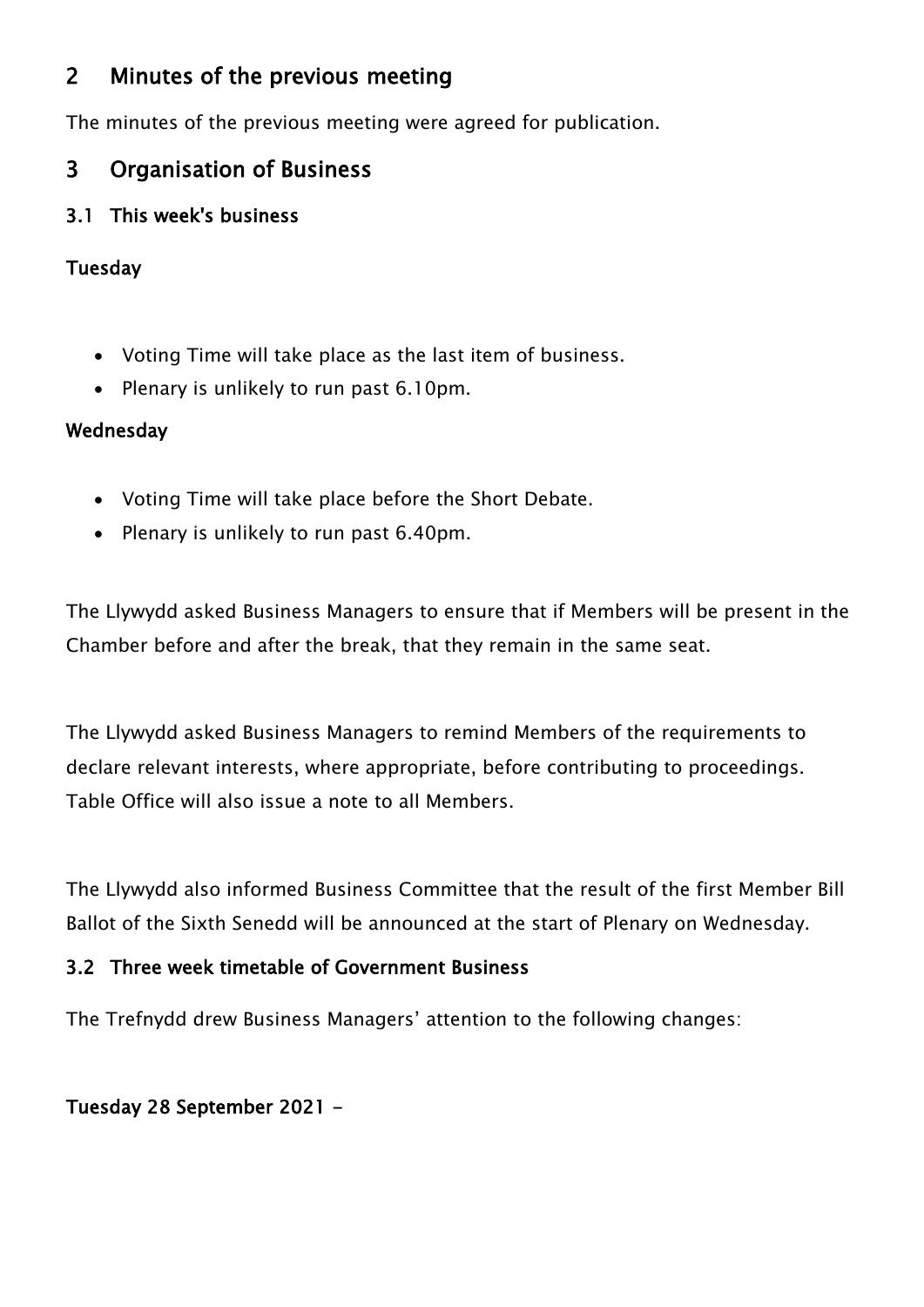Statement by the Counsel General and Minister for the Constitution: The Constitutional Commission (45 mins) - Postponed

## Tuesday 5 October 2021 -

- Statement by the Minister for Health and Social Services: Update on Cwm Taf Morgannwg University Health Board (45 mins)
- Statement by the Minister for Social Justice: Response to the Public Accounts Committee Report 'Delivering for Future Generations: The Story so Far' (45 mins)
- Debate: Devolution of New Tax Powers (60 mins)

Business Managers requested that the Trefnydd schedules an opportunity for Members to debate the introduction of COVID passes and asked how often the government intends to make COVID statements in the future. The Trefnydd advised that she would consult the Minister for Health and Social Services on these matters.

## 3.3 Three week timetable of Senedd Business

Business Committee agreed to schedule the following items of business:

## Wednesday 13 October 2021 –

- Member Debate under Standing Order 11.21(iv) (60 mins)
- Time allocated to Plaid Cymru (60 mins)

## 3.4 Member debates - Selection of motion for debate

Business Committee agreed to schedule the following motion for debate on 29 September:

#### NNDM7773 Luke Fletcher

Rhun Ap Iorwerth

Paul Davies

Janet Finch-Saunders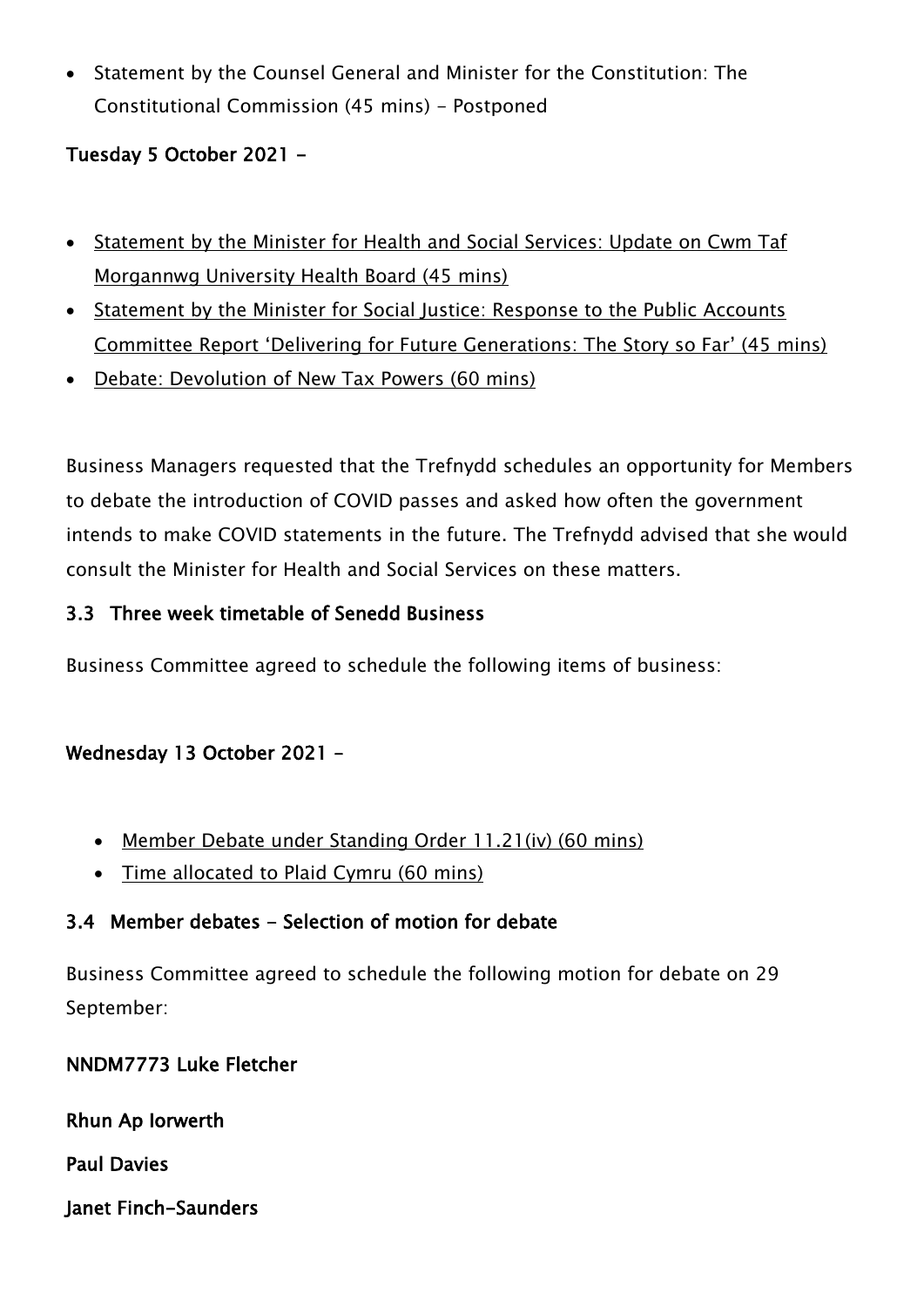Jenny Rathbone Jack Sargeant Delyth Jewell Altaf Hussain Jane Dodds Rhys Ab Owen Peredur Owen Griffiths Mabon ap Gwynfor Sioned A Williams Gareth L Davies

To propose that the Senedd:

1. Notes:

a) the significant impact of the COVID-19 pandemic on people living with and affected by dementia in Wales;

b) the importance of unpaid carers in ensuring that the social care system in Wales was able to operate during the pandemic.

2. Further notes the necessity of an accurate dementia diagnosis to allow for unpaid carers, the health and social care systems and other bodies and service providers to accurately plan person-centred services, as stated in the national dementia action plan.

3. Calls on the Welsh Government to:

a) fund research into developing accurate diagnostic tools to ensure that people who receive a diagnosis of dementia can access the correct support immediately post diagnosis;

b) fund post diagnostic support for all types of dementia across Wales;

c) establish a national dementia data observatory to ensure accuracy in dementia data and to collect, analyse and disseminate data on dementia to all service providers wishing to access data to help plan and deliver dementia services across Wales.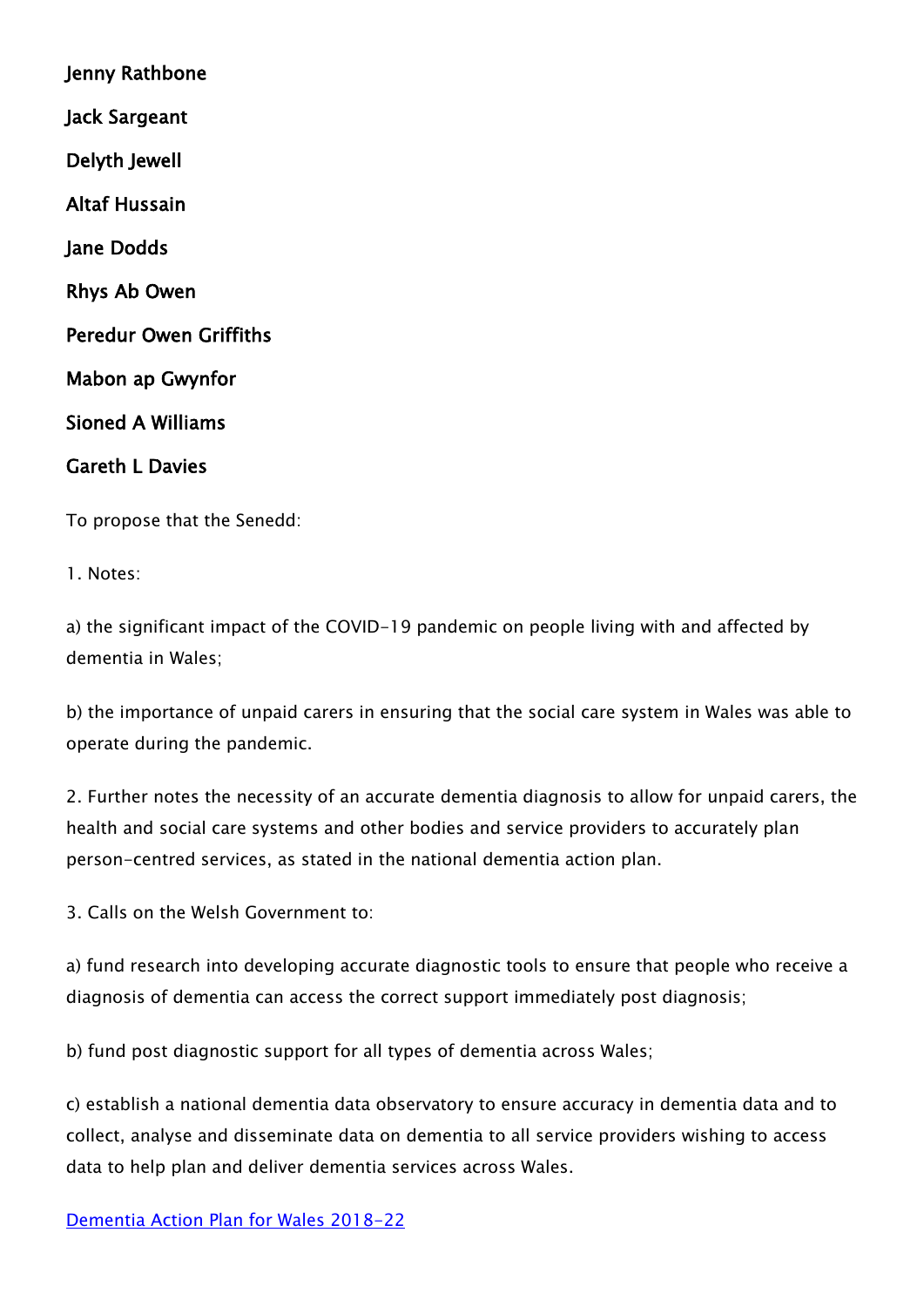# 4 Committees

## 4.1 Letter from the Chair of the Petitions Committee

Business Committee agreed to schedule the debate on the petition.

### 4.2 Committee timetable requests

Business Committee considered timetable requests from a number of committees and the impact of the Official Opening on Senedd business, noted the letters from the Health and Social Care and Culture, Communication, Welsh Language, Sport and International Relations Committees, and agreed to the following actions:

- Finance Committee additional meetings on Friday 8 October AM, Monday 18 October AM, Friday 19 November AM and Wednesday 22 December AM;
- Children, Young People, and Education Committee additional meetings on Monday 18 October AM and either Monday 13 December AM or Friday 17 December AM and/or PM;
- Llywydd's committee an additional meeting on Monday 11 October AM;
- Equality and Social Justice Committee an additional meeting on Wednesday 20 October AM;
- Climate Change, Environment, and Infrastructure Committee an alternative meeting slot on Wednesday 20 October AM;
- Economy, Trade, and Rural Affairs Committee an alternative meeting slot on Monday 18 October PM or on Friday 22 October (AM and/or PM);
- Standards Committee flexibility to meet on Tuesday AM if required to consider a complaint; and
- Petitions Committee permanent move from a Monday AM slot to a Monday PM slot.

#### 4.3 Public Accounts and Public Administration Committee and the Well-being of

#### Future Generations (Wales) Act 2015

Business Committee agreed its response to the Public Accounts and Public Administration Committee to outline their approach to recommendations made by Public Accounts Committee of the Fifth Senedd.